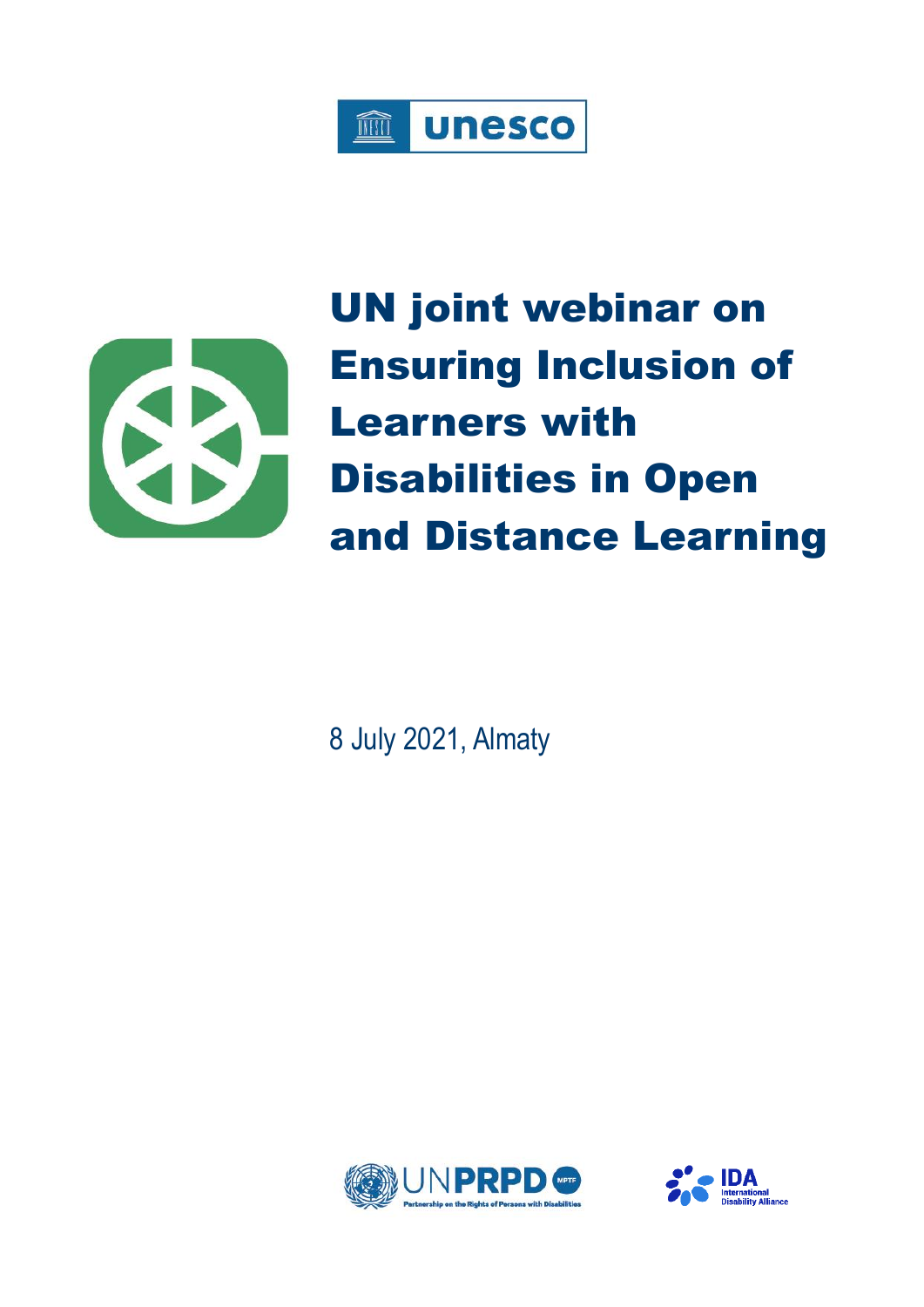# CONTENT

| Agenda                       | $\mathbf{2}$    |
|------------------------------|-----------------|
| <b>Rationale</b>             | $\mathbf{3}$    |
| <b>About webinar</b>         | 5               |
| Registration                 | 5               |
| <b>Topics for discussion</b> | $6\phantom{1}6$ |
| <b>Participants</b>          | 6               |
| <b>Expected results</b>      | $\overline{7}$  |
| <b>UNESCO Resources</b>      | $\overline{7}$  |
| International Instruments    | 8               |

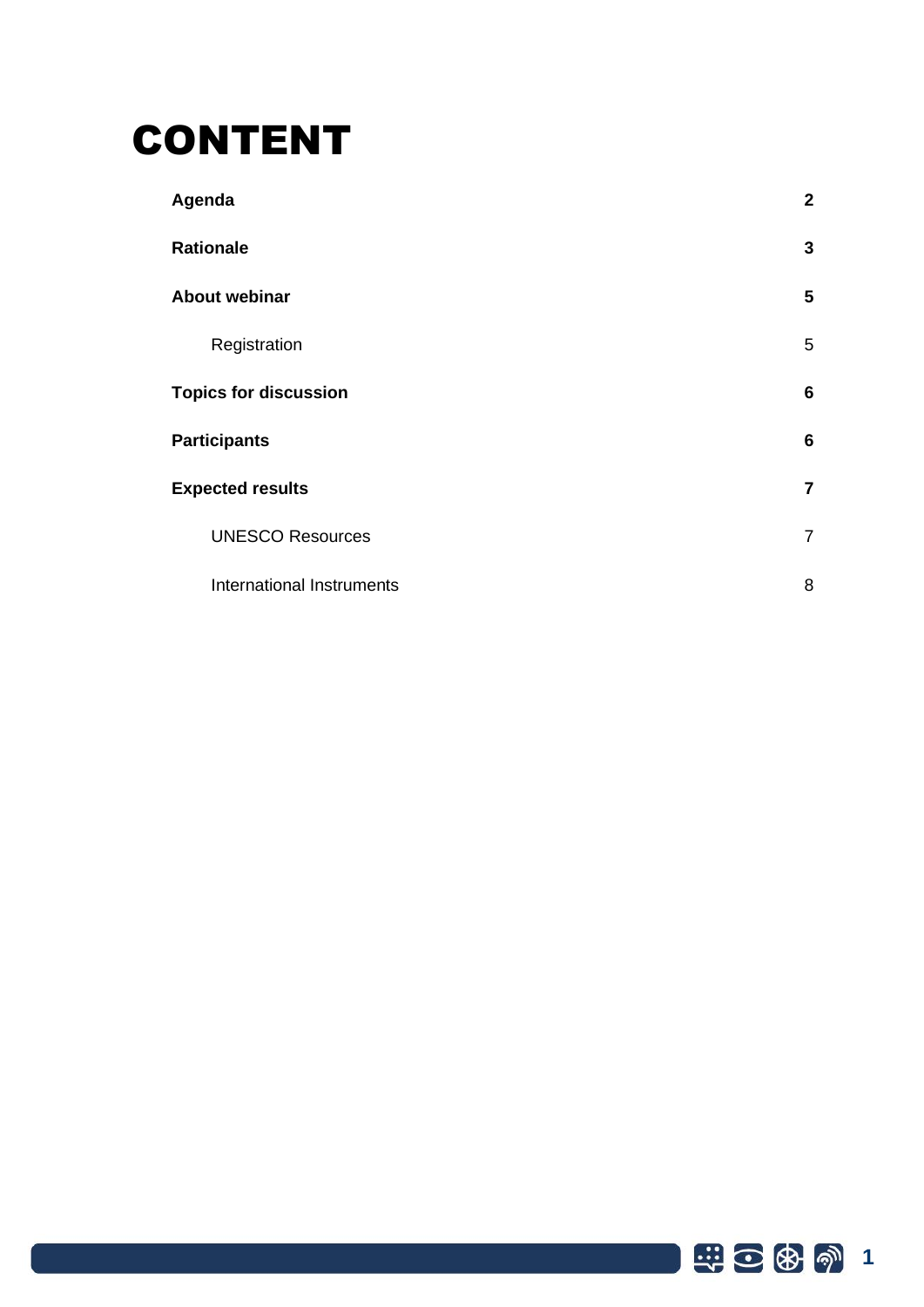## <span id="page-2-0"></span>**Agenda**

| 8 July 2021                         | Agenda item                                                                                                                                                                                         |
|-------------------------------------|-----------------------------------------------------------------------------------------------------------------------------------------------------------------------------------------------------|
| $2:00 \text{ pm} - 2:30 \text{ pm}$ | 1. Registration                                                                                                                                                                                     |
| $2:30$ pm $- 2:40$ pm               | 2. Welcome to the workshop by Krista Pikkat, UNESCO<br>Representative to Kazakhstan, Kyrgyzstan, Tajikistan<br>and O.I.C. in Uzbekistan, Director Almaty Cluster<br>Office                          |
|                                     | 3. Sue Swenson, Representative Inclusive Education<br>Task Team of the International Disability Alliance,<br>partner in UN Partnership on the Persons with<br>Disabilities (UNPRDP) Joint Programme |
| $2:40 \text{ pm} - 3:10 \text{ pm}$ | 4. Representative from each country to describe the<br>situation in their country (5 min each): Kazakhstan,<br>Kyrgyzstan, Tajikistan, Uzbekistan                                                   |
| $3:10 \text{ pm} - 3:30 \text{ pm}$ | 5. Presentation of Learning for All: Guidelines on the<br>Inclusion of Learners with Disabilities in Open and<br>Distance Learning -<br>Dr Dianne Chambers Associate Professor                      |
| $3:30$ pm $-3:45$ pm                | 6. Completion of online poll on Pre-requisite Action<br>Checklist by participants, assisted by Sergey Karpov                                                                                        |
| $3:45$ pm $-4:25$ pm                | 7. Q&A session - Facilitated by Meirgul Alpysbayeva<br>and Sergey Karpov, UNESCO Almaty                                                                                                             |
| 4:25 pm $-$ 4:30 pm                 | 8. Conclusion and Closing remarks by UNESCO Almaty                                                                                                                                                  |
|                                     |                                                                                                                                                                                                     |

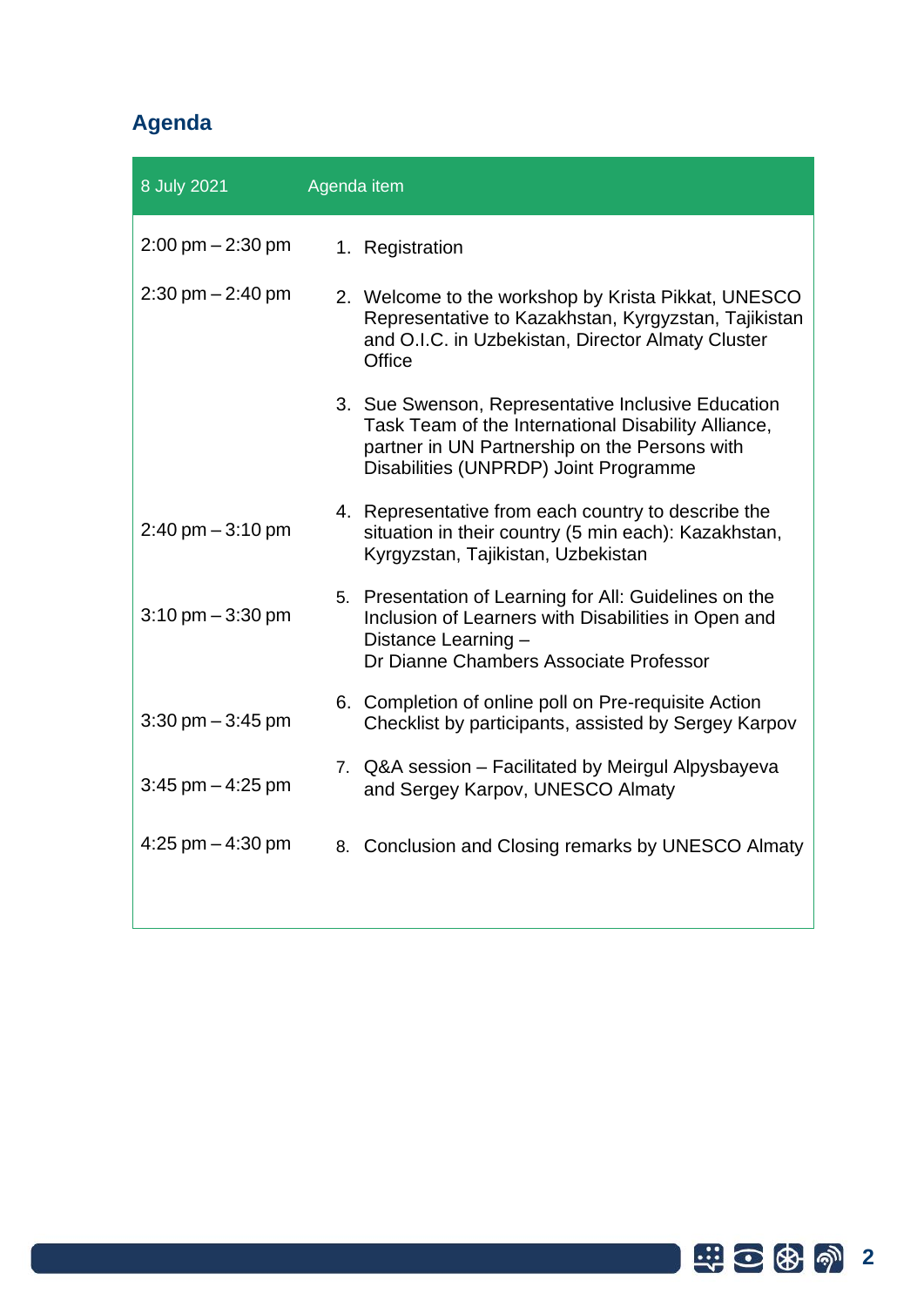## <span id="page-3-0"></span>**Rationale**

Today, over one billion people - approximately 15 per cent of the world's population - live with some form of disability. This figure is accelerating in line with population increases, growing poverty, natural disasters, ongoing conflicts, and an ageing population. Many persons with disabilities face a wide range of barriers to access education, crucial public information, public services, health care, infrastructure, and employment.

Available evidence and statistical data indicate that educational opportunities for many persons with disabilities often stop at secondary education level due to limited infrastructure and education related - facilities provided by tertiary education institutions. These limitations include the lack of financial and skilled human resources, inaccessible content, undeveloped support services as well as the high cost of assistive devices and information and communication technologies (ICTs).

The Universal Declaration of Human Rights states that all people have basic inalienable rights and fundamental freedoms that include civil and political rights, liberty and privacy, and the right to education. It is the human right to education that drives the agenda for inclusive and accessible practices and the requirement for persons with disabilities to have access to education at all levels and in all forms.

Moreover, the United Nations Convention on the Rights of Persons with Disabilities (UNCRPWD) emphasises access to education among other things as an important consideration towards making reasonable accommodation for persons with disabilities.

According to the International Labour Organization (ILO) , the inclusion of persons with disabilities in the workforce represents a very high level of untapped human resources. An ILO pilot study of 10 low and middle-income developing countries found that the loss to gross domestic product (GDP) from the exclusion of persons with disabilities from the labour market is estimated to be between 3 and 7 per cent of GDP.

UNESCO's Convention against Discrimination in Education (1960) in line with the abovementioned UN instruments prohibit any attempt to deny or restrict access to education based on socially ascribed or perceived differences such as gender, ethnic/social origin, language, religion, nationality, economic status, ability. In this regard, UNESCO promotes systems of inclusive education that remove barriers that limit the participation and success of all learners, take into account different needs, abilities and characteristics, and eliminate all forms of discrimination in the learning environment.

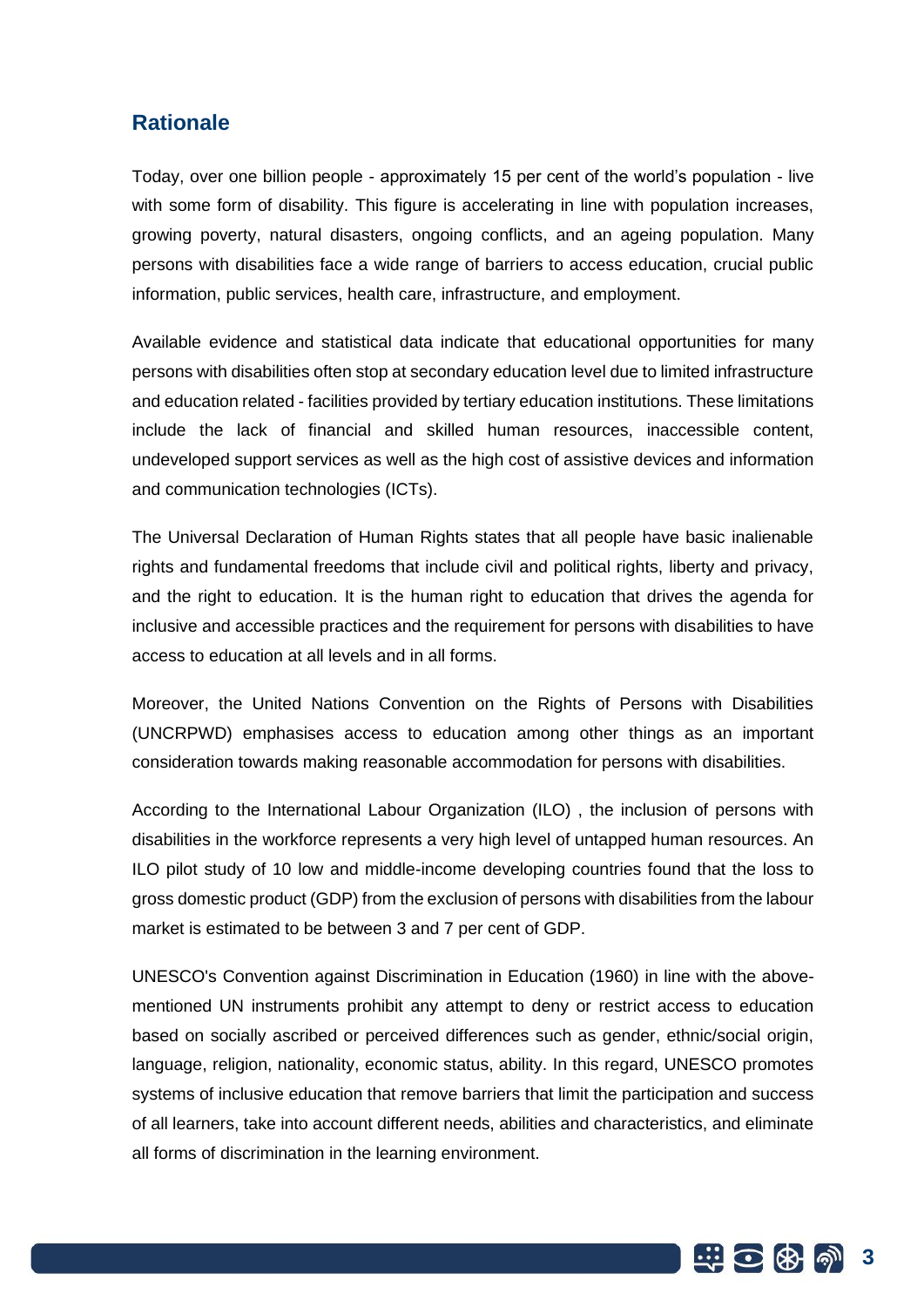Moreover, Sustainable Development Goal 4 on education and the Education 2030 Agenda recognize inclusion and equity as pillars of quality education, envisioning "inclusive and equitable quality education and the promotion of lifelong learning opportunities for all".

At the same time, ensuring that everyone has an equal opportunity to progress in learning continues to be a challenge around the world. According to the UNESCO Global Education Monitoring Report, " All Means All," children with disabilities and children from ethnic minorities remain underserved despite overall progress in access to education over the past 20 years and a 50 percent drop in out-of-school children. Despite the progress made, children with disabilities are still more likely to be out of school and excluded from mainstream education. In several countries in Central Asia and the Southern Caucasus, the proportion of children with disabilities who are not in school is, on average, twice as high as the proportion who are in school.

The COVID-19 pandemic has also exacerbated existing inequalities in access to quality education for excluded and marginalized groups, including students with special needs. According to the UNESCO Global Education Monitoring Report, the pandemic will set back steps toward educational integration in the Central Asian and South Caucasus region. It is estimated that Internet learning is a problem for one in four secondary school students without a laptop, and one in ten without access to the Internet.

Moreover, in line with UNESCO's constitutional commitment to "the free exchange of ideas and knowledge" supports sharing of knowledge using technologies and is key to its mission is to build Knowledge Societies that are inclusive, pluralistic, equitable, open and participatory for all citizens. In this context, UNESCO promotes the inclusion of persons with disabilities through information and communication technologies (ICTs), in particular through access to information and knowledge for persons with disabilities. Technologies that assist persons with disabilities can improve the quality of life of persons with disabilities by facilitating their access to knowledge and information, education, health, and employment. An online knowledge community on building inclusive societies for people with disabilities is being developed. See the local context, statistics, and UNESCO activities on the last page.

Taking into account the different needs of people, and in order to enable students with disabilities to participate fully in learning and integrate as active and equal participants in society, UNESCO has developed Learning for All: Guidelines for the Inclusion of Students with Disabilities in Open and Distance Learning. This document provides guidelines and

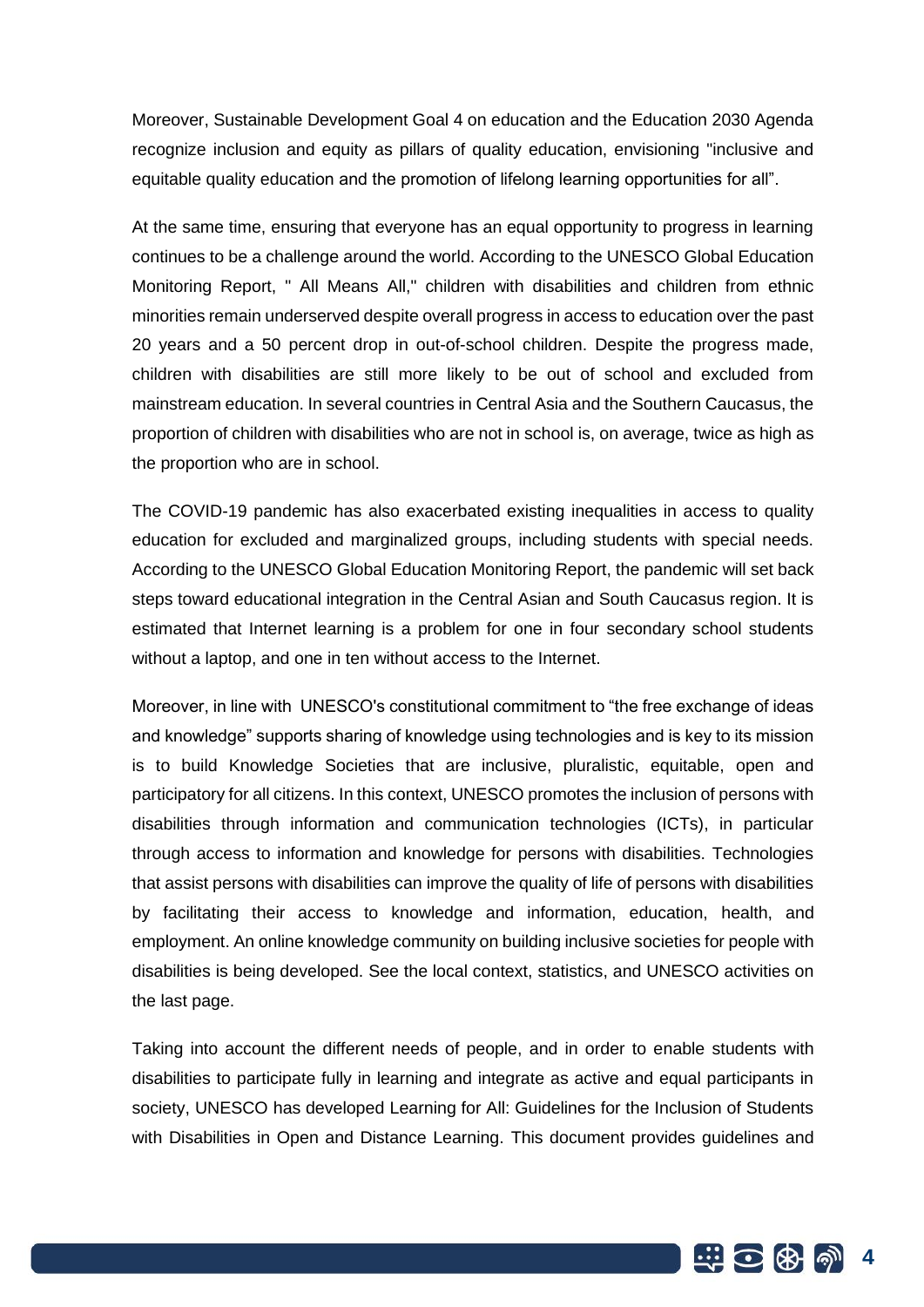recommendations for all stakeholders in education, information, technology and policy to advance the 2030 Agenda for Sustainable Development and the empowerment of many people with disabilities around the world.

These guidelines provide an up-to-date perspective on the increasingly technological approaches used to provide education for people with disabilities and an overview for government agencies, educational institutions, instructors and instructional designers, along with quality assurance and recognition bodies, when developing Open and Distance Learning (ODL) platforms, processes, courses, examinations and more to address the needs of all users.

UNESCO, as part of the UN Joint project to support countries design and implement disability inclusive response and recovery planning for Covid-19, has updated these Guidelines and included information on 'Emergency Response' Actions and updated links. This revised version will be available in the fall of 2021 in full. The Emergency Response Checklist developed in the framework of this project is available now.

### <span id="page-5-0"></span>**About webinar**

On July 8, UNESCO and UNPRPD is organizing a webinar on "Ensuring Inclusion of Learners with Disabilities in Open and Distance Learning" in Almaty for participants from Central Asia and the Caucasus on the Zoom platform.

The webinar aims to present the UNESCO's *Learning for All: Guidelines on the Inclusion of Learners with Disabilities in Open and Distance Learning* to all stakeholders on the integration of technological approaches used to provide education for persons with disabilities. Recognizing the value of open and distance learning (ODL) as one of the most sustainable methods of overcoming the educational barriers faced by people with disabilities.

#### <span id="page-5-1"></span>**Registration**

The webinar will be held in Zoom platform with the simultaneous interpretation from English to Russian and vice versa. To register please follow the link: [https://unesco](https://unesco-org.zoom.us/meeting/register/tJIrf-mvqDgrHtT6fbztXrhsRbT7avoX11Dv)[org.zoom.us/meeting/register/tJIrf-mvqDgrHtT6fbztXrhsRbT7avoX11Dv](https://unesco-org.zoom.us/meeting/register/tJIrf-mvqDgrHtT6fbztXrhsRbT7avoX11Dv)

More info is available here: [http://en.unesco.kz/webinar-on-ensuring-inclusion-of-learners](http://en.unesco.kz/webinar-on-ensuring-inclusion-of-learners-with-disabilities-in-open-and-distance-learning)[with-disabilities-in-open-and-distance-learning](http://en.unesco.kz/webinar-on-ensuring-inclusion-of-learners-with-disabilities-in-open-and-distance-learning)

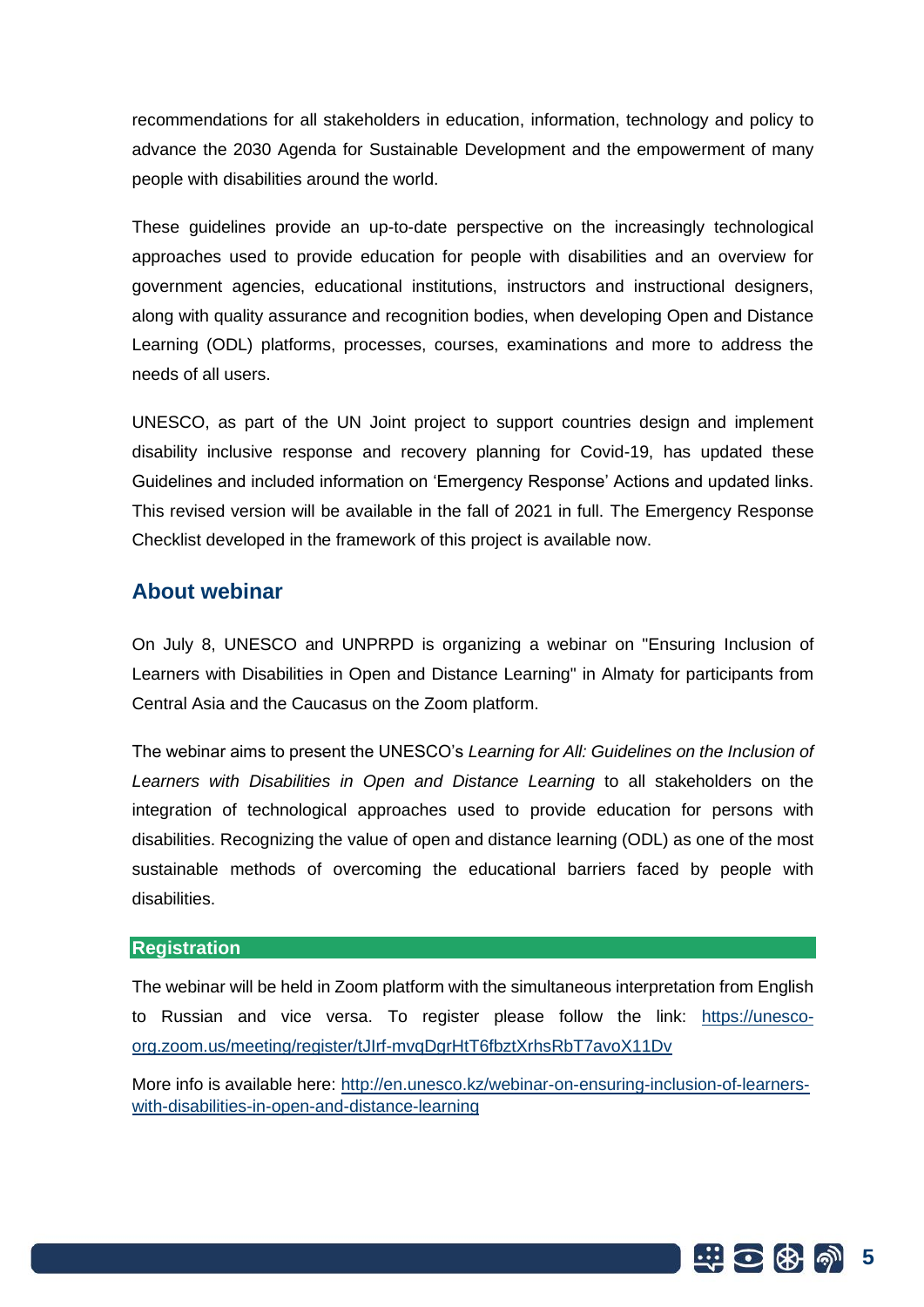## <span id="page-6-0"></span>**Topics for discussion**

Webinar will cover aspects of ODL-based education system using Open Educational Resources (OER)<sup>1</sup>, Free and Open Source Software (FOSS), and Open Access (OA).

The webinar draws on the UNESCO Guidelines to provide an overview for governments, educational institutions, educators, and curriculum developers, as well as quality assurance and recognition bodies, in developing ODL platforms, processes, courses, exams and more to address the needs of all users. It will allow stakeholders to easily navigate and assess the degree of capacity building they need to undertake, based on a contextualized selection of relevant criteria.

These assessments are made possible by allowing stakeholders to strategically assess the specific issues that will arise in the ODL discussion, from preliminary actions to implementation and monitoring processes for educational programs. Participants will be able to assess the checklist on the prerequisites of the ODL.

Dr Dianne Chambers, Associate Professor of Teacher Education, University of Notre Dame, Australia, expert and co-author will present the Guidelines "Learning for All: Inclusion of Learners with Disabilities in Open Distance Learning" and its revisions to respond to the Covid-19 pandemic educational crisis.

## <span id="page-6-1"></span>**Participants**

The webinar will be attended by representatives of ministries of education, educational organizations, digital and distancing learning platform developers, civil society and other institutions working to ensure inclusive education for persons with disabilities from



<sup>1</sup> Open Education Resources (OER) are learning, teaching and research materials in any format and medium that reside in the public domain or are under copyright that have been released under an open license, that permit no-cost access, re-use, re-purpose, adaptation and redistribution by others. Open license refers to a license that respects the intellectual property rights of the copyright owner and provides permissions granting the public the rights to access, re-use, re-purpose, adapt and redistribute educational materials. (Definition: UNESCO OER Recommendation: [http://portal.unesco.org/en/ev.php-](http://portal.unesco.org/en/ev.php-URL_ID=49556&URL_DO=DO_TOPIC&URL_SECTION=201.html)

[URL\\_ID=49556&URL\\_DO=DO\\_TOPIC&URL\\_SECTION=201.html\)](http://portal.unesco.org/en/ev.php-URL_ID=49556&URL_DO=DO_TOPIC&URL_SECTION=201.html)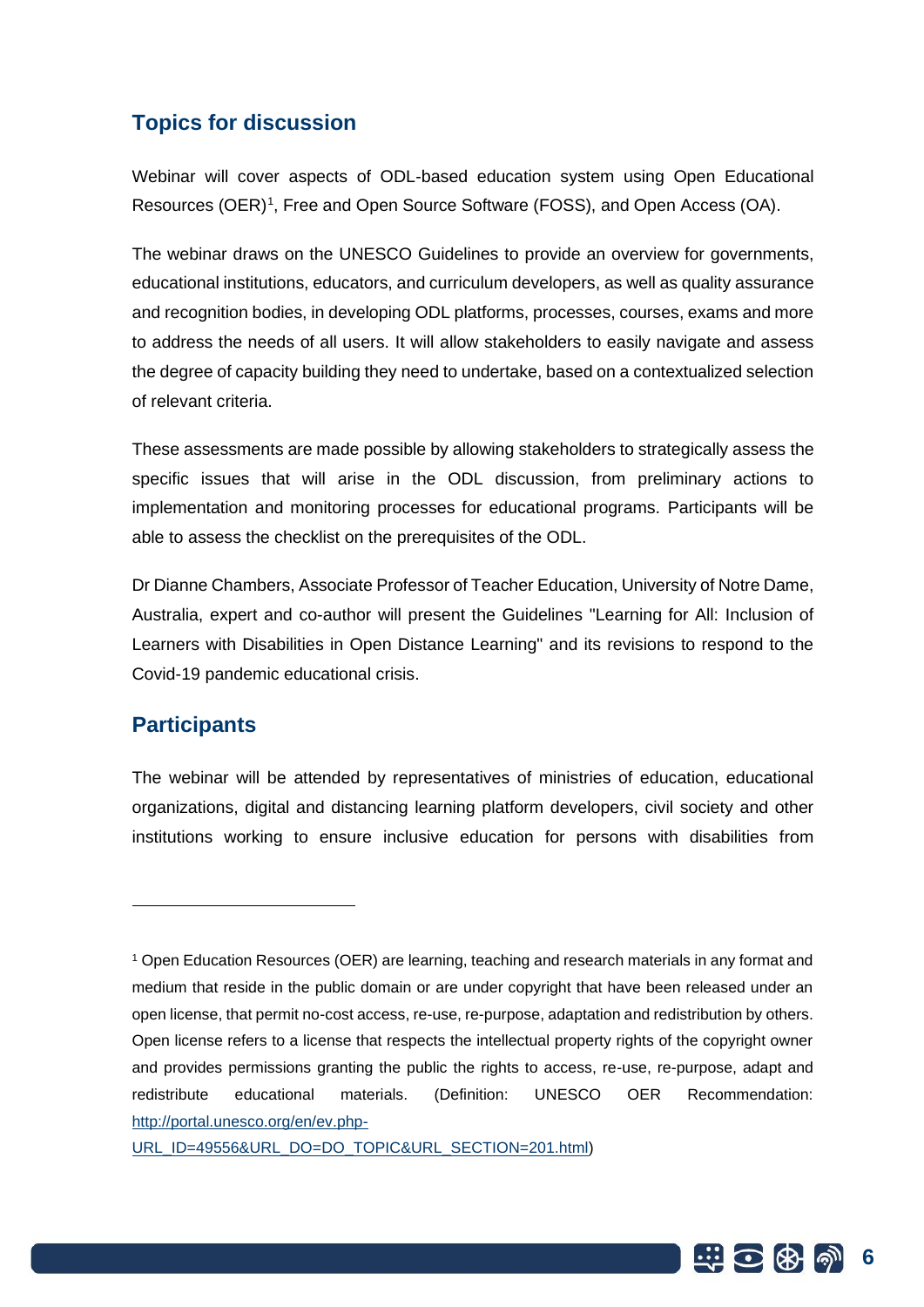Kazakhstan, Kyrgyzstan, Russia as well as organizations from Tajikistan, Uzbekistan, Azerbaijan, Armenia and Georgia.

## <span id="page-7-0"></span>**Expected results**

- **1.** Strengthen the capacity of representatives from government agencies, educational organizations, and the civil sector to provide inclusive open and distance education.
- **2.** Familiarize all stakeholders with basic guidelines and recommendations for the inclusion of students with disabilities in open and distance learning.
- **3.** Provide recommendations to improve the legal and regulatory framework for ODL to select, develop, use, maintain, assess, and evaluate suitable platforms and tools.

#### <span id="page-7-1"></span>**UNESCO Resources**

- Learning for All: Guidelines on the Inclusion of Learners with Disabilities in Open and Distance Learning [\(EN\)](https://unesdoc.unesco.org/ark:/48223/pf0000244355), a Russian version will be available by the beginning of the webinar
- The UNESCO OER Recommendation is available [\(EN\)](http://portal.unesco.org/en/ev.php-URL_ID=49556&URL_DO=DO_TOPIC&URL_SECTION=201.html), [\(RU\)](https://unesdoc.unesco.org/ark:/48223/pf0000373755/PDF/373755eng.pdf.multi.page=29)
- Prerequisite Action in Checklist [\(EN\)](https://forms.office.com/r/CMDqiiHNcj)

#### Figure 1: UNESCO Resources.

| UNESCO Programme:<br>From Exclusion to Empowerment<br><b>Learning for All:</b><br><b>Guidelines on the Inclusion</b><br>of Learners with Disabilities<br>in Open and Distance Learning | RECOMMENDATION ON OPEN EDUCATIONAL RESOURCES (OER)<br>RECOMMANDATION SUR LES RESSOURCES ÉDUCATIVES LIBRES (REL)<br>RECOMENDACIÓN SOBRE LOS RECURSOS EDUCATIVOS ABIERTOS IREA)<br>РЕКОМЕНДАЦИЯ ОБ ОТКРЫТЫХ ОБРАЗОВАТЕЛЬНЫХ РЕСУРСАХ (ООР)<br>التوصية الخاصة بالموارد التعليمية المقتوحة<br>关于开放式教育资源的建议书 | <b>Q</b> English Eliminal States<br>1. ODL Prerequisite Action Checklist<br>ODL for Persons with Disabilities using Open Solutions. Prerequisite Actions Checklist<br>ite actions are those that educators and developers must take prior to the disc<br>as that may be used by persons with cloudidities<br>* Required<br>1. Your Country<br>C Kezeithsta<br>C Kyrgyzstan<br>C Tajisiran<br>O Usbelistar<br>O Arrenia<br>C Apeteiler<br>C Georgia<br>C) Austa<br>$O$ one<br>2. Select the type of your organization *<br>C CSO (NGO, NNO, ONC)<br>C Governmental (Ministries)<br>C Educational Academic organizations<br>C Digital and distance Learning Platform developer<br>$O$ one |
|----------------------------------------------------------------------------------------------------------------------------------------------------------------------------------------|---------------------------------------------------------------------------------------------------------------------------------------------------------------------------------------------------------------------------------------------------------------------------------------------------------|-----------------------------------------------------------------------------------------------------------------------------------------------------------------------------------------------------------------------------------------------------------------------------------------------------------------------------------------------------------------------------------------------------------------------------------------------------------------------------------------------------------------------------------------------------------------------------------------------------------------------------------------------------------------------------------------|
| https://unesdoc.unesco                                                                                                                                                                 | https://unesdoc.unesco.                                                                                                                                                                                                                                                                                 | <b>Checklist</b>                                                                                                                                                                                                                                                                                                                                                                                                                                                                                                                                                                                                                                                                        |
| .org/ark:/48223/pf0000                                                                                                                                                                 | org/ark:/48223/pf00003                                                                                                                                                                                                                                                                                  | https://forms.office.co                                                                                                                                                                                                                                                                                                                                                                                                                                                                                                                                                                                                                                                                 |
| 244355                                                                                                                                                                                 | 73755/PDF/373755eng.                                                                                                                                                                                                                                                                                    | m/r/CMDqiiHNcj                                                                                                                                                                                                                                                                                                                                                                                                                                                                                                                                                                                                                                                                          |